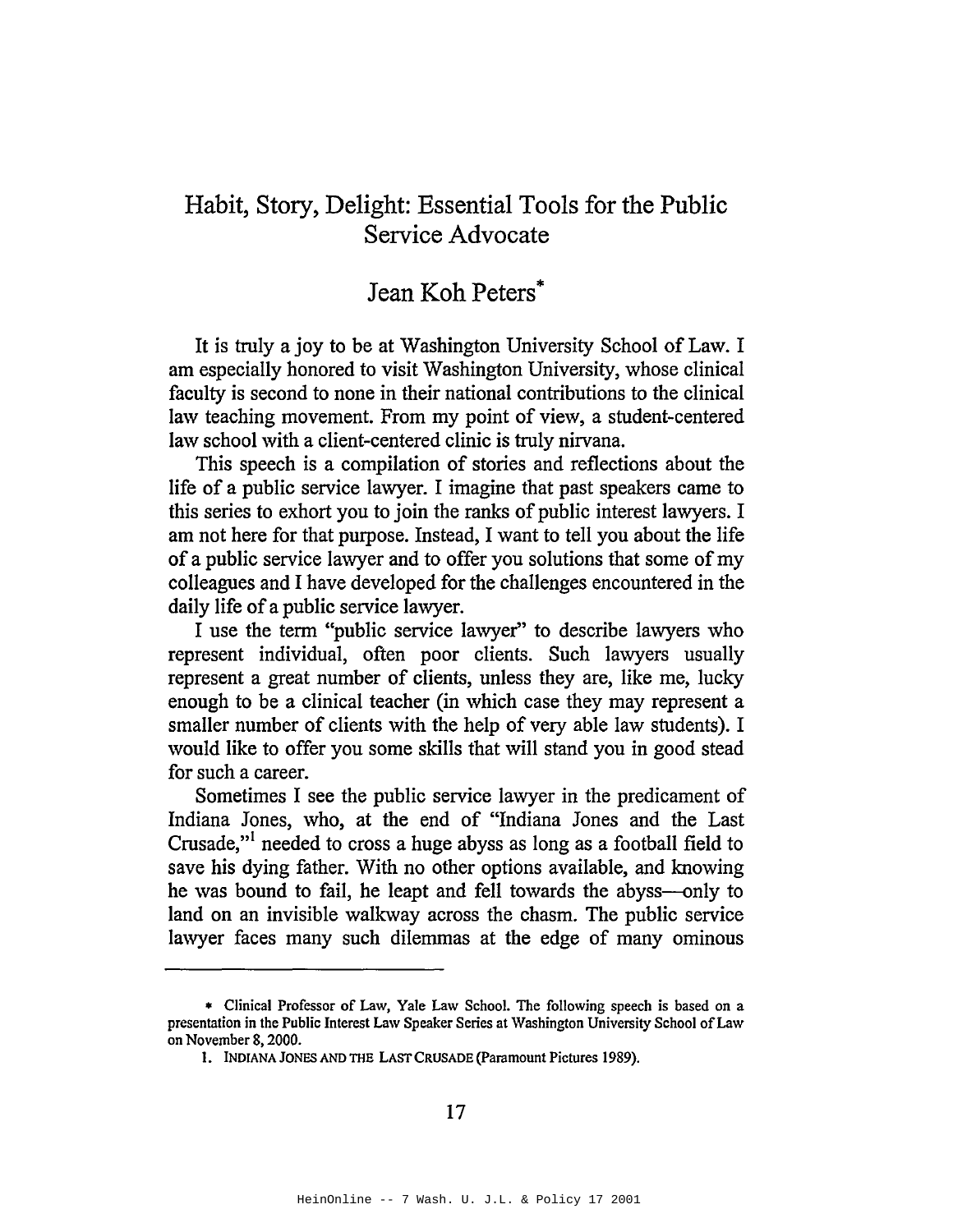yawning caverns; I'd like to describe them for you, and let you know of the walkways we have found helping us across. The current state of public service lawyering confronts us with three major dilemmas: (1) judgment; (2) context; and (3) stamina. Unfortunately, those who try leaping from the dilemma side over to what I will call "the resolution side" justly fear falling into the chasms (1) bias; (2) stereotype; and (3) burnout. Public service advocates who take the walkways of  $(1)$  habit;  $(2)$  story; and  $(3)$  delight find themselves with visible support for the journey across the chasms.

The Zen aspect of this advice is: the way to cross successfully is also the destination. Habit, story, and delight are not only the daily walkways to cross, but they are also what is on the other side. Let me describe three examples of research that I recently finished regarding the three dilemmas for the public service advocate.

### To RESOLVE THE PARADOX OF JUDGMENT, USE HABITS OF NONJUDGMENT TO AVOID THE PITFALL OF BIAS

We will start with the first dilemma: the dilemma of judgment. As lawyers, we live in a world of judging and seek to use good, wise judgment in our work with our clients. Public service advocates also know, however, that our clients are already receiving more than their share of harsh judgment, suspicion, and skepticism from most around them, in the system and otherwise, and we are most unwilling to join that chorus. We neither want to sugarcoat the world and be blind to the legal realities are clients face, nor do we want to join those who would condemn them. Wrestling with this dilemma of judgment, we risk tumbling into the abyss of bias. Many in public service advocacy now feel stymied by the bias of those who judge our clients, by the bias of our clients themselves, and—most sadly and frustratingly—by our *own* biases.

I doubt that it surprises many of you that the system in which poor people are adjudicated and seek justice is not yet a system that consistently values our clients' humanity and dignity. I also do not think it will surprise you that these systems often act on the basis of biases and stereotypes we would have hoped had been long extinguished. The question is: how do we exercise wise judgment without tumbling into the abyss of bias?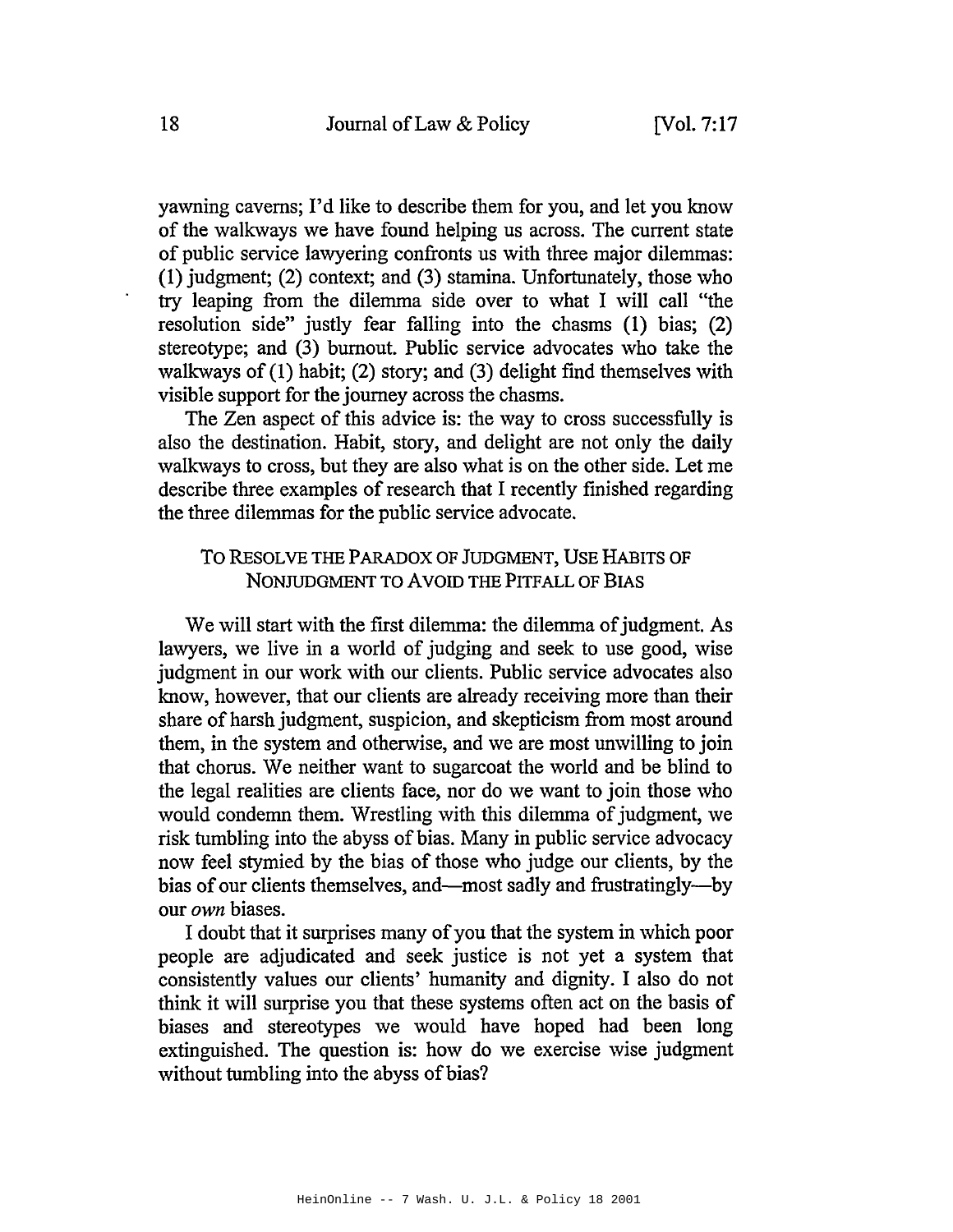The first walkway is habit. Here are three examples of habits that will be useful in fighting against the unjust systems that face us. These habits are also, I believe, the modus operandi of the better world that we hope to achieve. All three of the habits ask the lawyer, in a profession of judgment, to exercise strategic non-judgment.

My first example involves five habits of cross-cultural lawyering that I teach in collaboration with my beloved colleague, Sue Bryant, from the City University of New York School of Law.<sup>2</sup> They enable lawyers to identify assumptions and biases that hamper their work with clients. As a result, the lawyers can replace those assumptions with facts. One habit, "parallel universes," is relatively simple. When faced with behavior that appears bewildering or confusing, imagine multiple explanations that account for the behavior. For instance, if your client repeatedly misses appointments and you are *sure* she could care less about her case, imagine alternative explanations for her absence.

I use this example because I recently failed to take my own advice. The first time our client missed an appointment, I taught my student the habit and we brainstormed. "She missed the bus, she did not get the letter we sent out, or she thought it was another time." The second time, my student gave me the news and looked at me. In a faint singsong, he said, "Maybe she had a family emergency or maybe she is on the way." The third time, we were more than a little annoyed. Through gritted teeth, he recited, "Perhaps her child is sick, perhaps *she* is sick ...." The fourth time, <sup>I</sup> pounded my fist on the desk in frustration and declared with utter certainty that, this time, it was positively her indifference that led to her absence. You can imagine my surprise when she appeared the next day in court—with a newborn baby.

I have taught my students parallel universes thinking for several years in the clinic, and what I love most about it is the way it reopens us to the client, to the vastness of our lack of knowledge about her world, and to a sense of humility and perspective about our relative importance in her life. This method's critical quality of nonjudgment is a welcome antidote to the default tendencies of our

<sup>2.</sup> JEAN KOH PETERS, REpRESENTING CHILDREN IN CHILD PROTECTIVE PROCEEDINGS: ETHICAL AND PRACTICAL DIMENSIONS §§ 6-1-6-8 (2d. ed. 2001).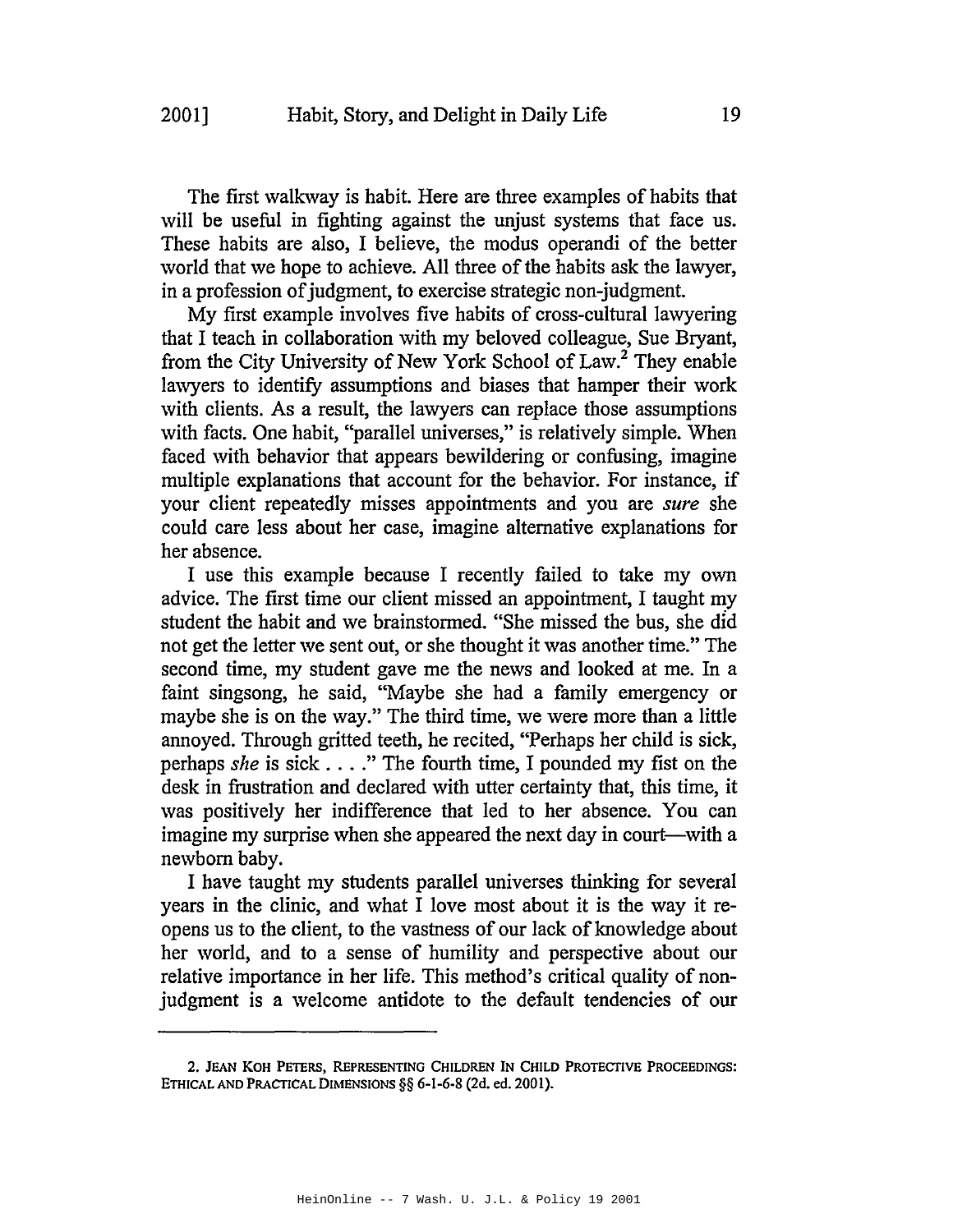profession. On a very practical level, however, it also provides an immediate, concrete contribution to our practice. It prevents us from lawyering based on a misguided certainty about a reality we do not yet grasp.

Thinking in terms of parallel universes can be done efficiently hundreds of times daily. It takes but a moment to realize: "Perhaps, she simply missed the bus today." Clearly, I do not expect lawyers to brainstorm the correct parallel universe explanation for every behavior. For example, I did not hold myself responsible for not knowing my client was delivering a baby (though I did wonder about my powers of observation). Instead, I held myself responsible for lacking the proper humility to acknowledge the limits of my knowledge.

Bias too often fills in, prematurely and through previous assumptions, the unknown. If we could all learn to do the parallel universe analysis when we are inclined to rush to judgment, we would make ourselves more open to the world as it is—not as we assume or fear it is.

A second example of habit: some of you have heard of Stephen Covey's book 7 *Habits of Highly Effective People.<sup>3</sup>* I particularly favor one imbedded sub-habit which Stephen Covey calls "being faithful to those who are absent."<sup>4</sup> The idea is that you do not speak about someone who is not present in the room in a way that you would not be willing to speak if the person were in the room. When I read about this idea, I wondered how different my life in juvenile court would be if no one there spoke disrespectfully about clients.

I feel sad to think of how many times I have heard people, including myself, say derogatory remarks about clients to the effect of "What a flake!" or "What a stupid move!" Would I ever say that in front of a client? IfI would not have said it in front of her, what right do I have saying it about her behind her back? IfI had a valid point, wouldn't I find a respectful and constructive way to offer it to her? We must understand that our clients do not have the luxury of firing counsel that undermine them in front of others. We are the last resort.

<sup>3.</sup> STEPHEN R. COVEY, THE 7 HABITS OF HIGHLY EFFECfIVE PEOPLE: POWERFUL LESSONS IN PERSONAL CHANGE (1990).

*<sup>4.</sup> Id.* at 196.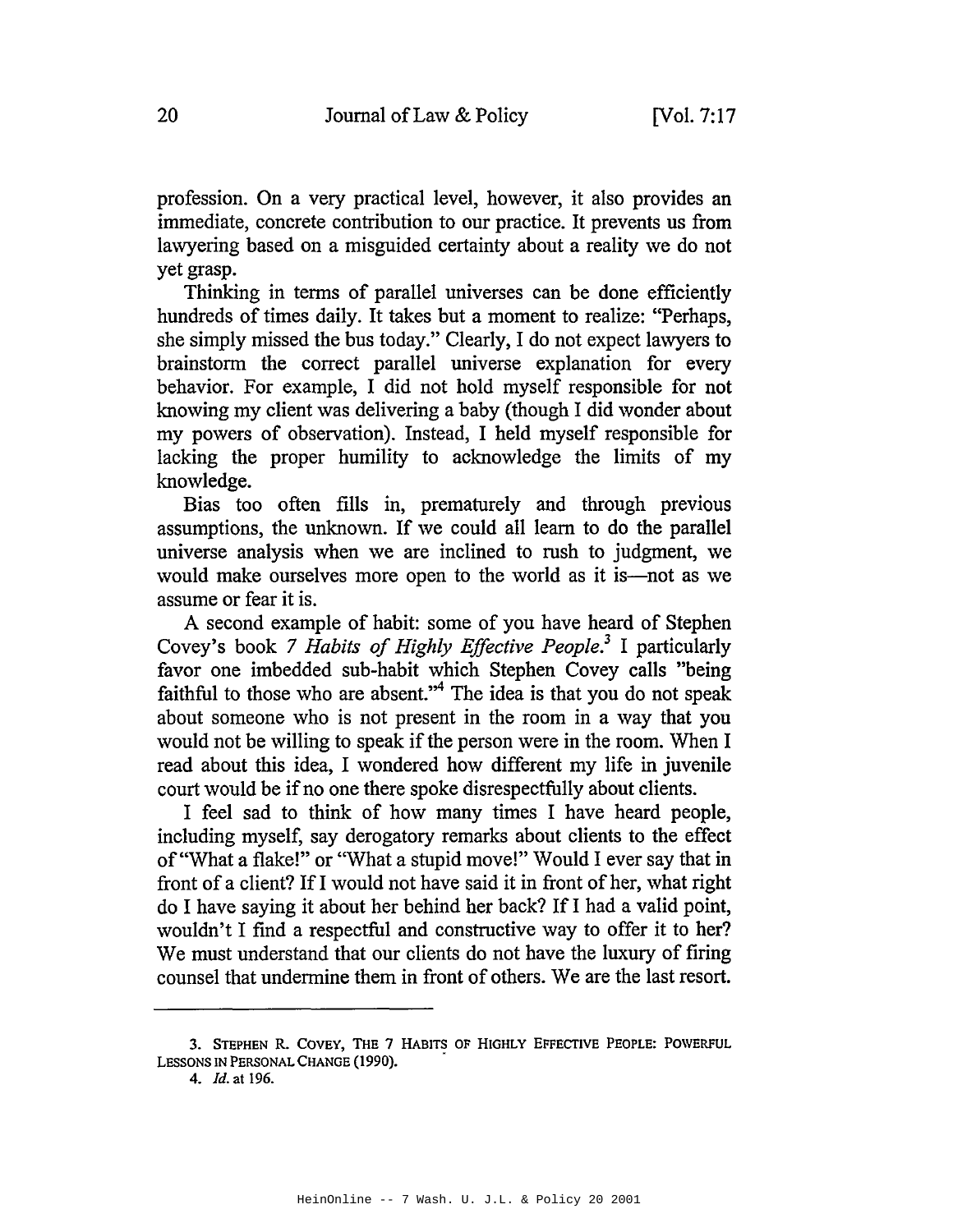It is our job to act as well, or better, than the first resort.

We could adopt today the habit of "being faithful to those who are absent." I challenge each of you to spend a day without saying anything about anyone that you would not say in front of them and observe whether or not it alters your conversations. This habit is a walkway across the chasm and is also the way I believe life is on the other side.

A third example comes from the movie *Apollo* 13.<sup>5</sup> The movie documents a brilliant moment when three astronauts unexpectedly find refuge in the lunar rover module after the rest of the ship is seriously disabled. NASA's mission control solved the problem of the astronauts return, but then realized that the men might still die; the carbon dioxide levels were rising rapidly in a lunar rover module that was never designed to have three men breathing oxygen in it.

The engineers in Houston knew that they had to filter the carbon dioxide in some fashion. While there were multiple ways to filter the carbon dioxide using damaged parts of the vessel, the problem was that they need a square fitting. They basically had to put a square peg in a round hole. One of the engineers took a box and put everything that he knew to be in the module in it. He put in frozen hot dogs, socks, the tops of space suits, a manual, and duct tape. Then, he went into a room with fifteen people, dropped the box, and said, "We have to figure out how to get that square filter into this round hole—and this is all we have." At a triumphant moment in the movie, an engineer emerges with an object similar to a child's craft project with a hose connecting to the square side, which saved the life of the astronauts.

I am thinking of calling this habit "solving in the shoes of the other person." What would happen if every public service advocate would start problem solving with only the resources that their clients actually possessed? Instead of saying, "Ugh, my client should just go get therapy," what would happen if he considered his client's lack of transportation, child care, time, or understanding? How many times do we say, "Hmm, let's see, my client gets a welfare payment of \$362 a month. She has an apartment that has heat about a third of the

<sup>5.</sup> ApOLLO 13 (Universal Studios 1995).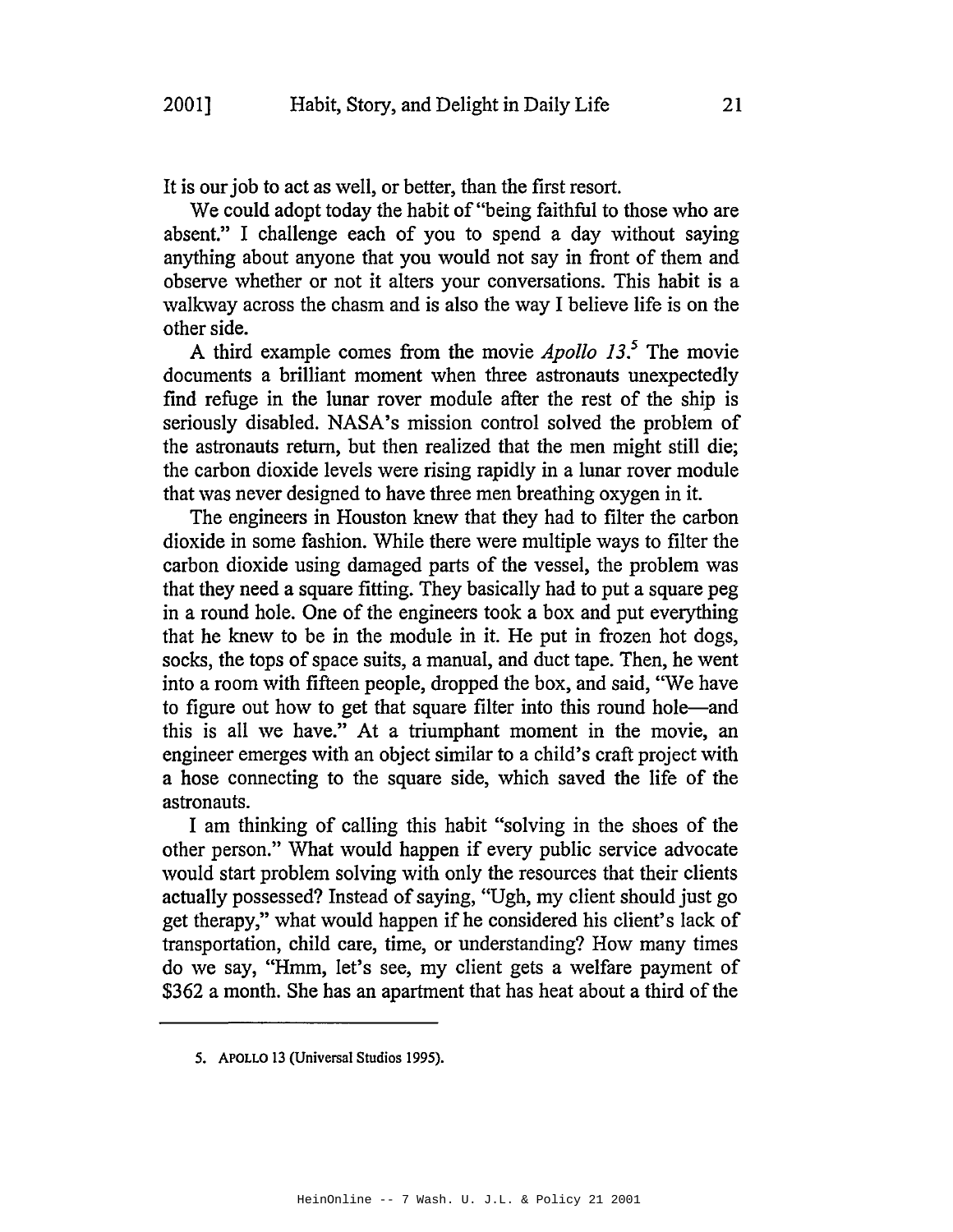time that she needs it, and she has three children going to school in a place that is not giving them the education they need." How many times do we try to problem solve in that mind-set? If we did problem solve in that mind-set, would our clients realize that we were actually trying to see things from their point of view? Would we advocate for the missing pieces with a renewed understanding of how critical those pieces are?

These are three habits, but hundreds more exist. I would love for you to help me think of them and collect them because I believe that these are the small things we can do in our daily lives that are walkways across the chasm as well as the destination to which we aspire. The key to all of these habits is "non-judgment." What do I mean by "non-judgment?" I mean withholding your evaluatory or critical faculties before you know all the facts, and perhaps withholding them after you know the facts. The concept is to focus on fact, not conclusion; to accept reality, *as it is,* without judging it. Non-judgment is critical if we intend to surpass our biases.

Non-judgment begins at home. Those biases that we observe in our past behavior should be understood as facts in our past, as opposed to labels that brand and predetermine our future. We then have a hope of using the habits discussed today to confront our own biases and move beyond them. If we proceed in the spirit of judgment, the paradigmatic scheme of our profession, we have no hope for this progress. It is ironic that our corrective impulses—the part of ourselves that seeks to rid prejudice and bias—can hamper our bias identification skills. If I am terrified that I will find anti-Semitism in my own action, then I will often simply not see it, even if it is there. Expecting harsh judgment, we simply do not see what is actually there. If we continue in a spirit of judgment in these crosscultural matters, we will not progress. The paradoxical answer is that there must first be non-judgment. We must deal with the fear of finding out the negative and realize that there is a safe place for it, as a fact of the past.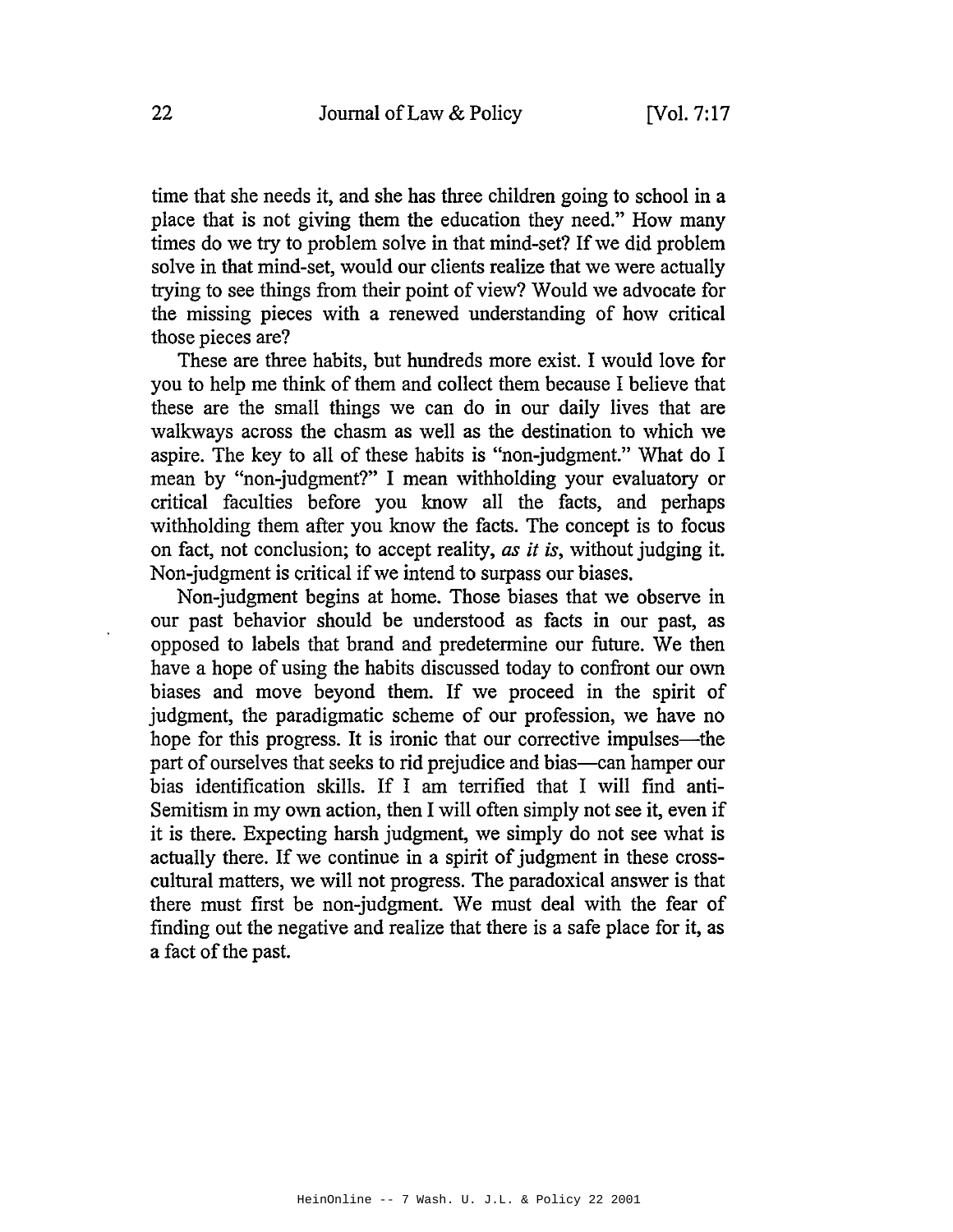#### To RESOLVE THE DILEMMA OF CONTEXT, TELL STORIES IN THE CLIENT'S VOICE To AVOID THE PITFALL OF STEREOTYPE

The second abyss that confronts a public interest lawyer is stereotype. Stereotype seems similar to bias, except that stereotype is a story about someone. Stereotype assumes that a black person that I just met has the same story as another black person that I know or heard about somehow. What is true about the people you know is not true about the individual in front of you. Therefore, stereotype fails my fact-finding, non-judgment test.

Many public service lawyers may observe, in the high volume public service work we do, that stereotype becomes an easy way to fill in the gaps of knowledge that we lack because our case load is too high. How do public service lawyers figure out a way of progressing in their work without relying on stereotype? The pitfall is stereotype, but I think the bigger problem is context. How do we learn context about our clients in order to be able to fully rely on textured, individualized knowledge of them, as opposed to the stereotype that we bring to the case from our other work?

The walkway we need is story. Storytelling is a major aspect of lawyering. Genuine storytelling in the voice of the client advances the process of justice. I believe that genuine storytelling in the voice of the client is part of justice in the better world that we hope to create. In the pitched battles for justice today, telling compassionate, three-dimensional, nonjudgmental stories in the client's voice is a critical arrow in our quiver. Litigators and clinical teachers have long touted developing a theory of the case, the vision of reality that explains the contested facts in any given case. Advocates have long understood that the theory is the engine for advocacy and that every case, from the simplest claim to the most complex multi-year litigation, stands or falls on the strength of its theory. Even if we only care about winning in the current scheme, we must tell more threedimensional stories. In a straight contest between cartoon caricatures on the one hand, and a richly told story that resonates with personal experience on the other hand, the second will usually prevail. Even in our present context, the story transcends one-dimensional understanding. Like the habit example, story is a leap of power and a clear utility in our daily work. Like parallel universes, it offers clear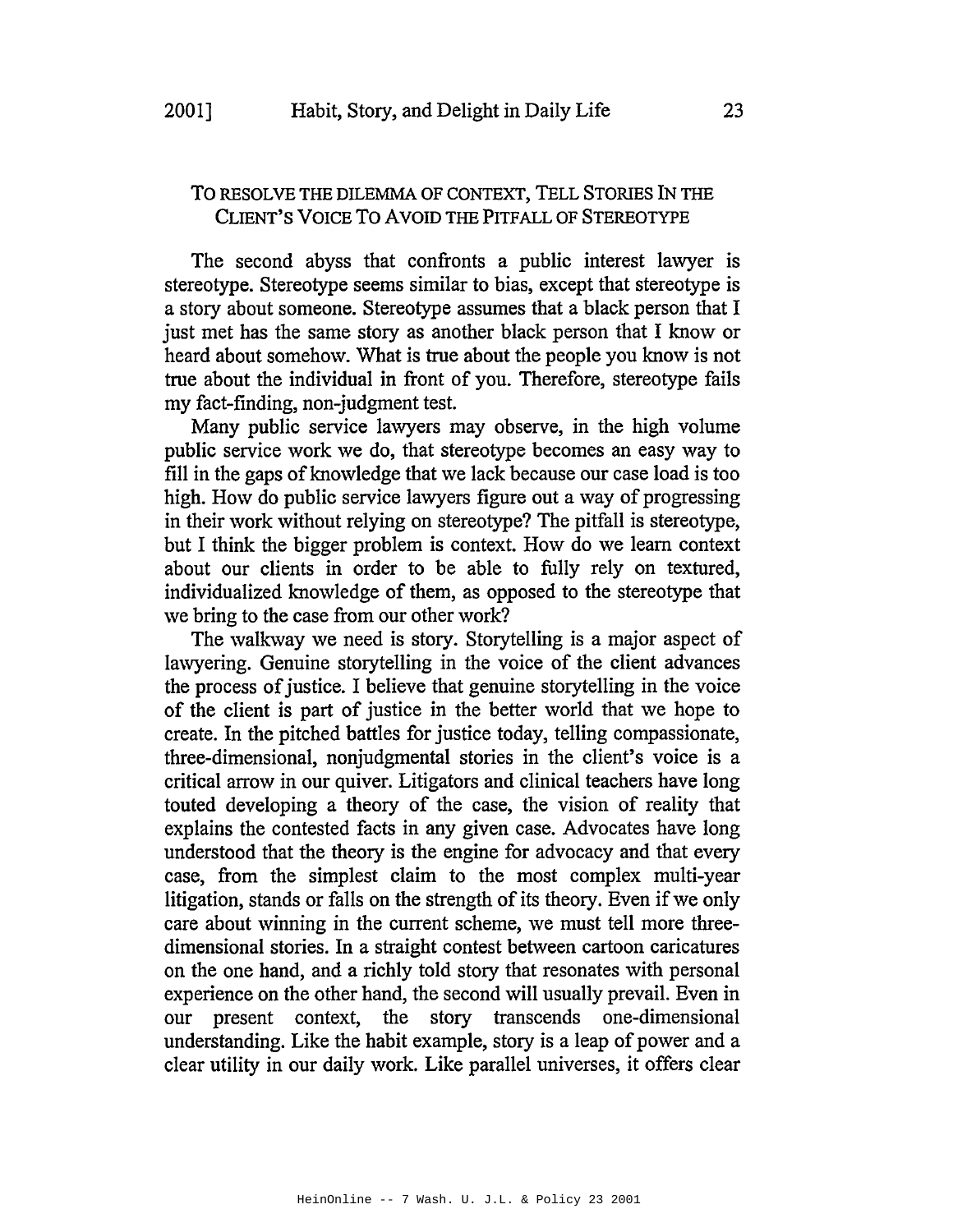solutions for today's problems while pointing toward a world where compassionate understanding of life and the experiences of others in three dimensions is the norm rather than the exception.

There are, however, currently, at least two problems with story. First, critically, there are a hundred stories that I would love to tell today, but I cannot because I have a duty of confidentiality to my clients. Second, some people in the world in which I work are asked to tell stories in much richer and deeper detail than others. My clients are forced to reveal details about their family lives that I have never been asked to reveal. My asylum clients are asked to describe traumatic events and to justify life decisions in a way that my refugee family was never asked to do. I know that story is part of the process, and I know that story is on the other side, but I do not know how we are going to overcome the fact that poor people are asked to both divulge more information and to limit the stories that they are allowed to tell.

In the middle of this dilemma are two kinds of stories that I believe we should start telling immediately. Since I cannot share the stories of my clients, let me give you an example of one of those kinds of stories. It is based on the book *The Mists of Avalon.*<sup>6</sup> This book is about the Arthur legend, written from the point of view of Morgan LeFay, the half sister of Arthur.

Traditionally, Morgan LeFay is depicted as Arthur's half-sister, who bore Arthur's only son, Mordred, had an affair with the Merlin, the most holy man of the realm, and then had another affair with her own stepson. She is not our prototypical heroine. What is astonishing about the book, for me, was the way in which the book imagined her day-to-day life and invited me into her head and heart. Within fifty pages of thinking in her shoes, I not only found her actions understandable: I wondered if I wouldn't have found myself doing the same things. You cannot stop thinking that you would likely make the same choices that she made.

I do not mean that you must read the book and have the same reaction to decide that this opinion is your view of advocacy. This story was, however, the first time I experienced having someone take

<sup>6.</sup> MARION ZIMMER BRADLEY, THE MISTS OF AVALON (1982).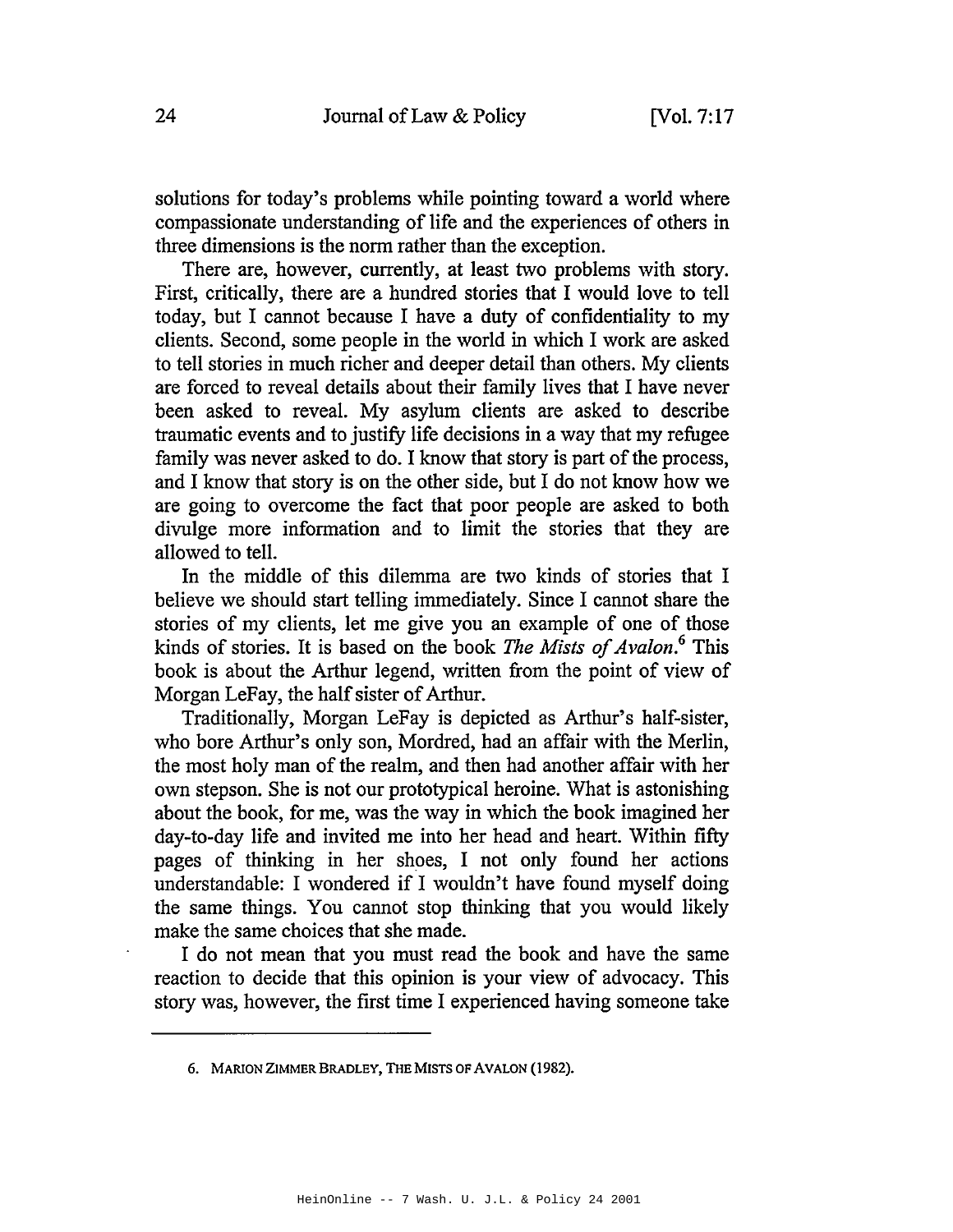my strongly held, negative stereotypes and convert me by telling me the story from that person's point of view in that person's authentic voice. I began to wonder if this storytelling strategy could be our goal as advocates.

Could I ever convince a juvenile judge that a caring parent can also be a person who used cocaine? Could I ever help a judge understand that a person who once hurt their child is actually the best caretaker for them? Could I ever help an asylum officer understand why a desperate refugee mother was forced to leave her infant children behind? These are all stories that, currently, our courts and decision-makers often will not begin to entertain. I hope that the world on the other side of the abyss is a world that both allows people's subjective stories to be heard thoughtfully, completely, and without judgment and then, renders judgment only when absolutely necessary.

### TO RESOLVE THE DILEMMA OF STAMINA, CULTIVATE DAILY DELIGHT AND HOPE TO AVOID THE PITFALL OF BURNOUT

The third abyss that confronts us is burnout. Public service lawyering is a grueling job where you often lose. How do you get up every day? How do you do your best knowing that your client will not prevail? How do you do it day after day and week after week?

This dilemma of stamina causes many to fall into the abyss of burnout. I have seen it as a lawyer in practice and as a clinical teacher, in myself, my colleagues, and my students. It seemed, at first, like a daily logistical problem. When I saw it in my students, I thought I had failed as a teacher. The same students who entered the clinic with optimism and excitement had their spirits broken. in the span of a month.

When I began to look more closely, I found that their work was uniformly exemplary, but that their daily life was eroding sharply. I asked one student who exercised regularly before coming to the clinic why he stopped his routine. He told me that it did not make sense to do bicep curls when he knew he could be working on a briefto help a client that had been tortured in the Congo. How could he improve his body when his client's had been so violated? This response resonated with me. I do not know how many times I have wondered, as a legal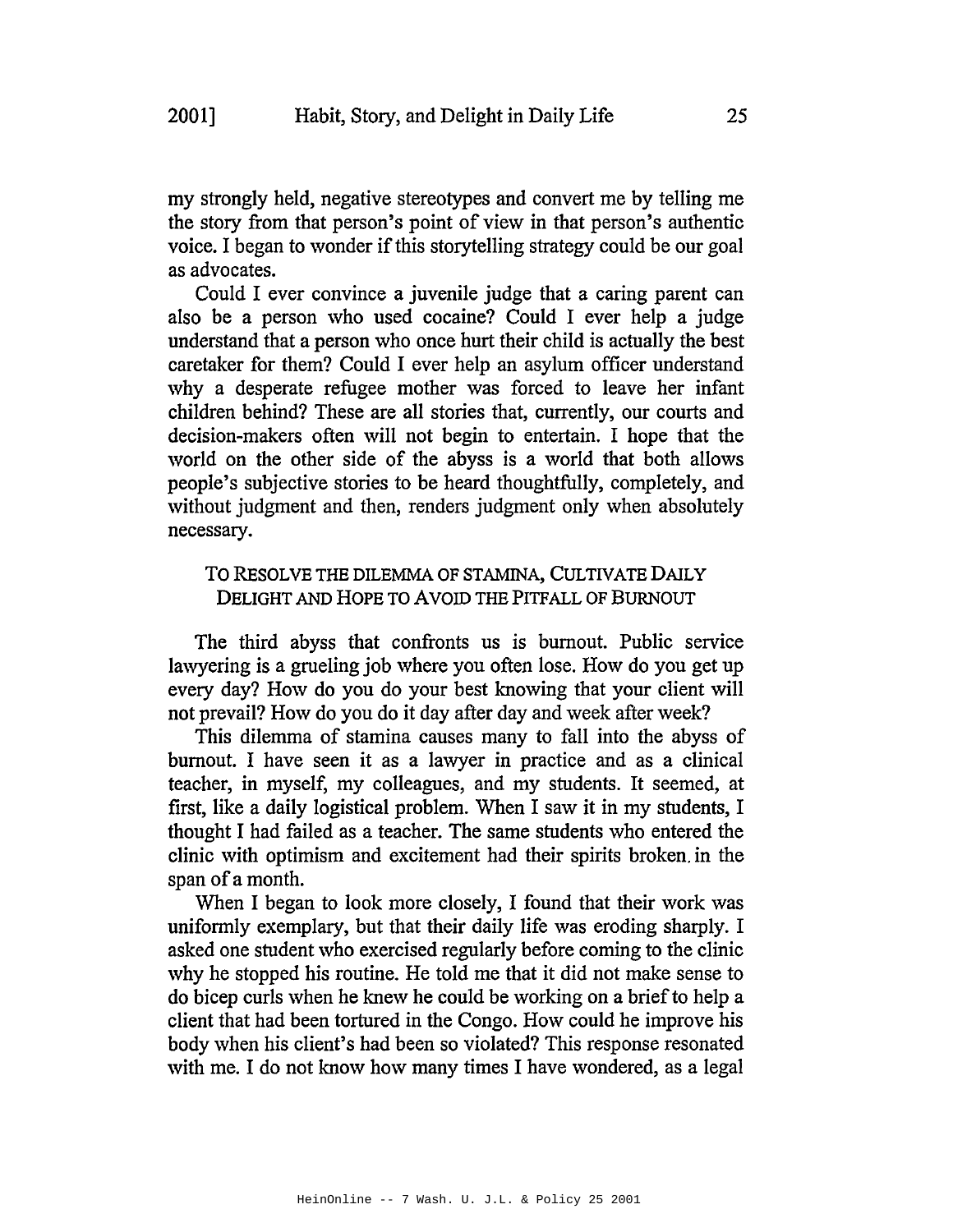services lawyer and as a clinical teacher, how Providence could have showered upon me the priceless gifts of family, lovely children, a wonderful husband, and a beautiful home, while my clients are struggling every day for their daily bread and a chance to see their children's faces?

Our work brings us close to trauma, and it also brings an unexpected answer to our dilemma. In the last decade, researchers explored what is known as post-traumatic stress disorder and related afflictions. In the last ten years, however, scholars investigated a parallel process that manifests in people who serve traumatized individuals. The cumulative experience of working with traumatized people leads to what is known as "vicarious traumatization." Just as a great loss can shatter a survivor's universe, exposure to the losses of many people, or a few people in an intense setting, can alter the universe of those who experience the victim's loss with them.

Laurie Pearlman and Karen Saakvitne describe vicarious trauma as "the transformation in the inner experience of the helper as a result of empathic engagement with survivor clients and their trauma material."<sup>7</sup> As I read their work, I started to wonder if the sense of quiet despair that we began to feel results directly from empathic engagement with our client's loss of hope. Trauma directly attacks the ideas of good in human nature and safety in the world. It started to attack ours as well.

Those of you who have worked in public interest have probably dealt with this phenomenon firsthand. As we work harder and harder, fueled by concern for our clients, our universe will start to shrink, almost imperceptibly, but remarkably swiftly, to our work. We learn all of the intricacies of those things that we fight against. For instance, the death penalty opponent knows all the methods of death by lethal injection and the electric chair. Child protection advocates know about the different ways that caretakers can maltreat children. Human rights advocates deal daily in the details of torture and know each form by their indigenous names. We can too easily forget that the world is larger than our crusade and that, despite all odds, beauty and hope still flourish in the world. Albert Camus actually described

<sup>7.</sup> LAURlE A. PEARLMAN, TRAUMA AND THE THERAPIST: COUNTERTRANSFERENCE AND VICARlOUS TRAUMATIZATION IN PSYCHOTHERAPY WITH INCEST SURVIVORS 31 (1995).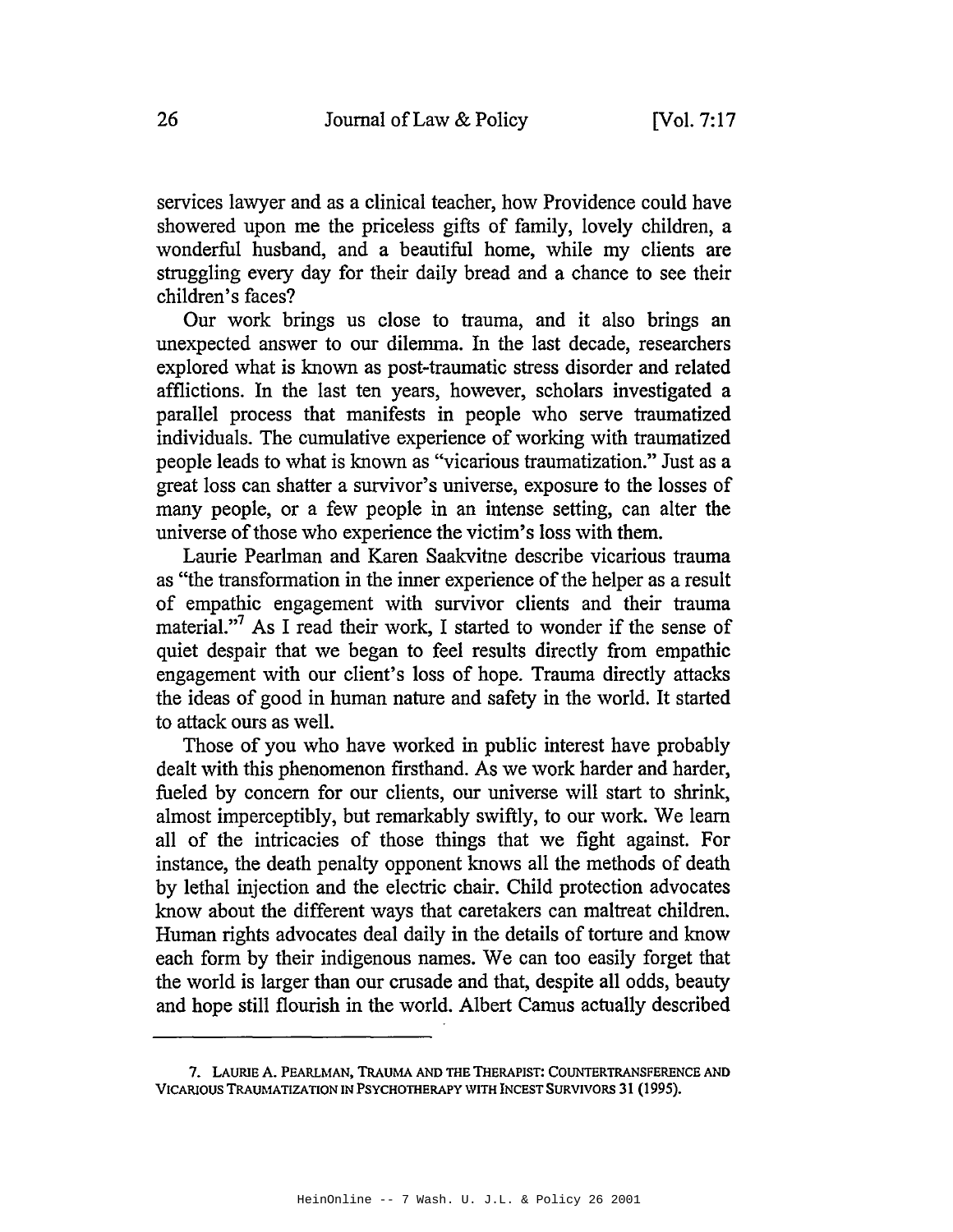this trauma in a fabulous essay entitled "Return to Tipasa."<sup>8</sup> He wrote:

Violence and hatred dry up the heart itself. The long fight for justice exhausts the love that, nonetheless, gave birth to it. In the clamor in which we live, love is impossible and justice does not suffice.<sup>9</sup>

A strategy for dealing with vicarious trauma is necessary because the illness will not abate on its own. Essentially, vicarious traumatization is a recurring, occupational hazard, as it results from empathic engagement with another person. Since we would never want to lose that empathy, which can be our greatest offering to our clients, we must accept that vicarious trauma will always be with us. The approach that Camus and the trauma therapists endorse is to seek delight in our daily lives. When our world threatens to devolve into an overwhelming preoccupation with the evils we most fervently oppose, we must constantly remind ourselves that life is more than the injustices we seek to eradicate. Thus, for my students to keep the perspective, the energy, and the hope needed to carry their client's cases to fruition, it is crucial, it is indeed their *ethical imperative* to preserve the things that give them personal, deep joy. This joy is the essential ammunition in the fight against the despair and fragmentation that trauma brings.

To this end, I encourage my students throughout the semester to go to the gym to play basketball, to weave their dried flower wreaths, to escape from work after a big deadline, to take the evening off, *and to do it allfor their client's sake!* If it gives them joy, if it reminds them of the brighter world that we are all fighting for, if it reminds us that our work offers beauty as well as suffering, then that activity is the best thing they can do for their clients. And, ultimately, we can offer the hope and beauty we rediscover back to our clients.

Therefore, it bears repeating that the ethical imperative of every public service lawyer is to hang onto those things that bring her joy. Camus and the trauma scholars also believe that delight in daily living is important because vicarious trauma is an occupational

<sup>8.</sup> ALBERT CAMUS, THE MYTH OF SISYPHUS AND OTHER EsSAYS (1969).

*<sup>9.</sup> ld.* at 201.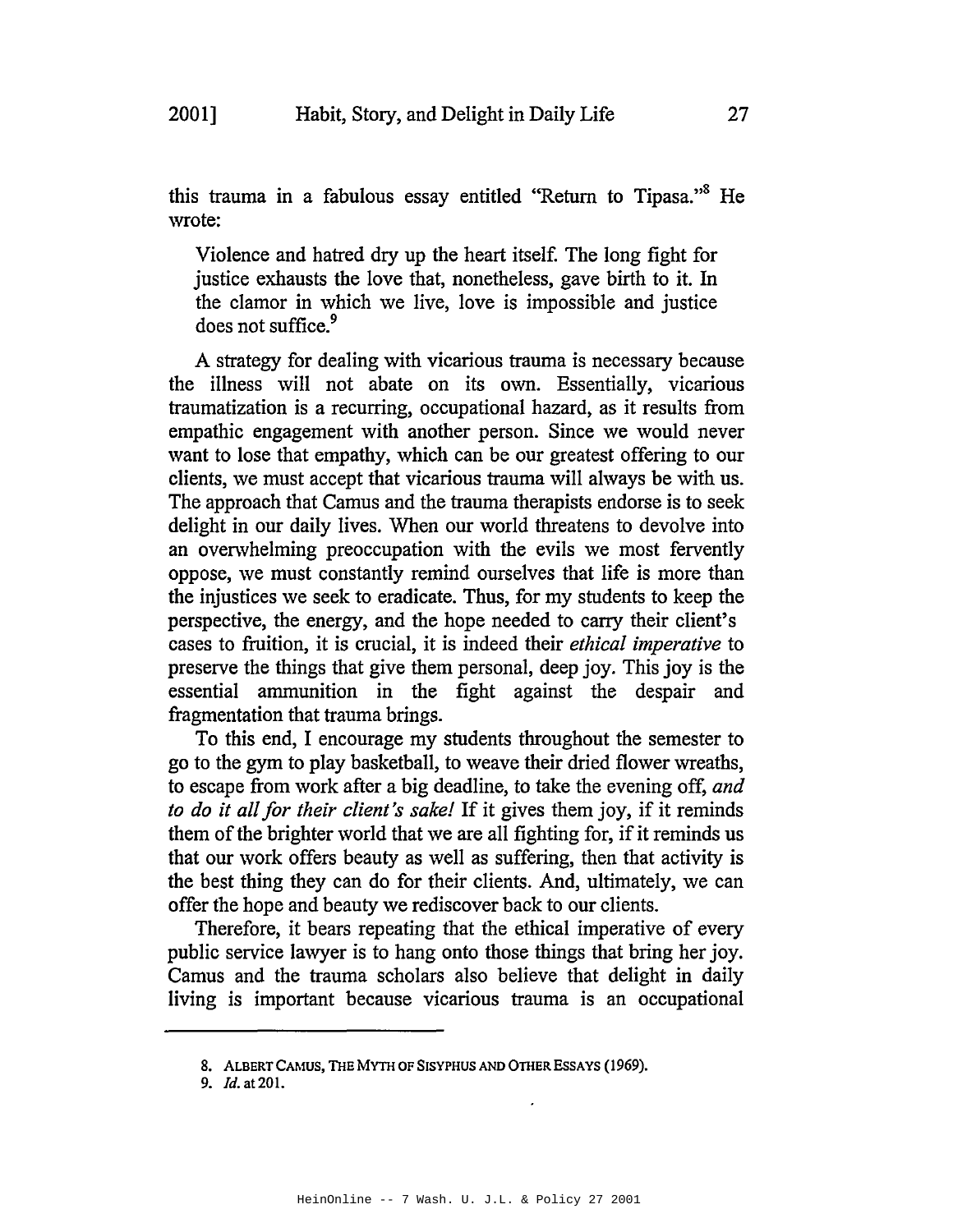hazard in the struggle to make the world less unjust and more true. Refusing to fully engage in our clients' struggle against the world's injustices, as Camus noted, is not a real option:

If one forgoes a part of what is, one must forgo being oneself; one must forgo living or loving otherwise than by proxy. There is thus a will to live without rejecting anything of life, which is the virtue I honor most in this world. Inasmuch as few epochs require as much as ours that one should be equal to the best as to the worst, I should like, indeed, to shirk nothing and to keep faithfully a double memory.

Yes, there is beauty and there are the humiliated. Whatever may be the difficulties of the undertaking, I should like never to be unfaithful either to one or to the others.<sup>10</sup>

Additionally, Camus recommends that, to emerge from vicarious trauma, "One needs a special grace, a self-forgetfulness or a homeland."<sup>11</sup> This advice applies to us all and may particularly help advocates of color. The only thing I know for sure about heaven is that it has a fantastic Korean restaurant, where my grandmother is probably the chef. I also think of Barbara Kingsolver's *Pigs in Heaven*<sup>12</sup> One of the protagonists is Annawake Fourkiller, a secondgeneration Cherokee lawyer who fights to take back a girl that she believes was kidnapped from the Cherokee nation. At one point in the middle of her fight for justice, Annawake Fourkiller finds a footlocker of her family's old things. She finds a medicine book of incantations written in the Cherokee script that she wishes that she could read. As she looks over the content of the footlocker, she realizes that she should have taken these things to law school with her. Kingsolver writes, "In that air-conditioned universe of mute law books she was terrified that she might someday fail to recognize her own life. $v^{13}$ 

This possibility is my biggest fear for you all; the fight for justice will consume you in a way that makes you lose, even briefly,

<sup>10.</sup> Id.

<sup>11.</sup> *Id.* at 197.

<sup>12.</sup> BARBARA KINGSOLVER, PIGS IN HEAVEN: A NOVEL (1993).

*<sup>13.</sup> [d.* at 60-61.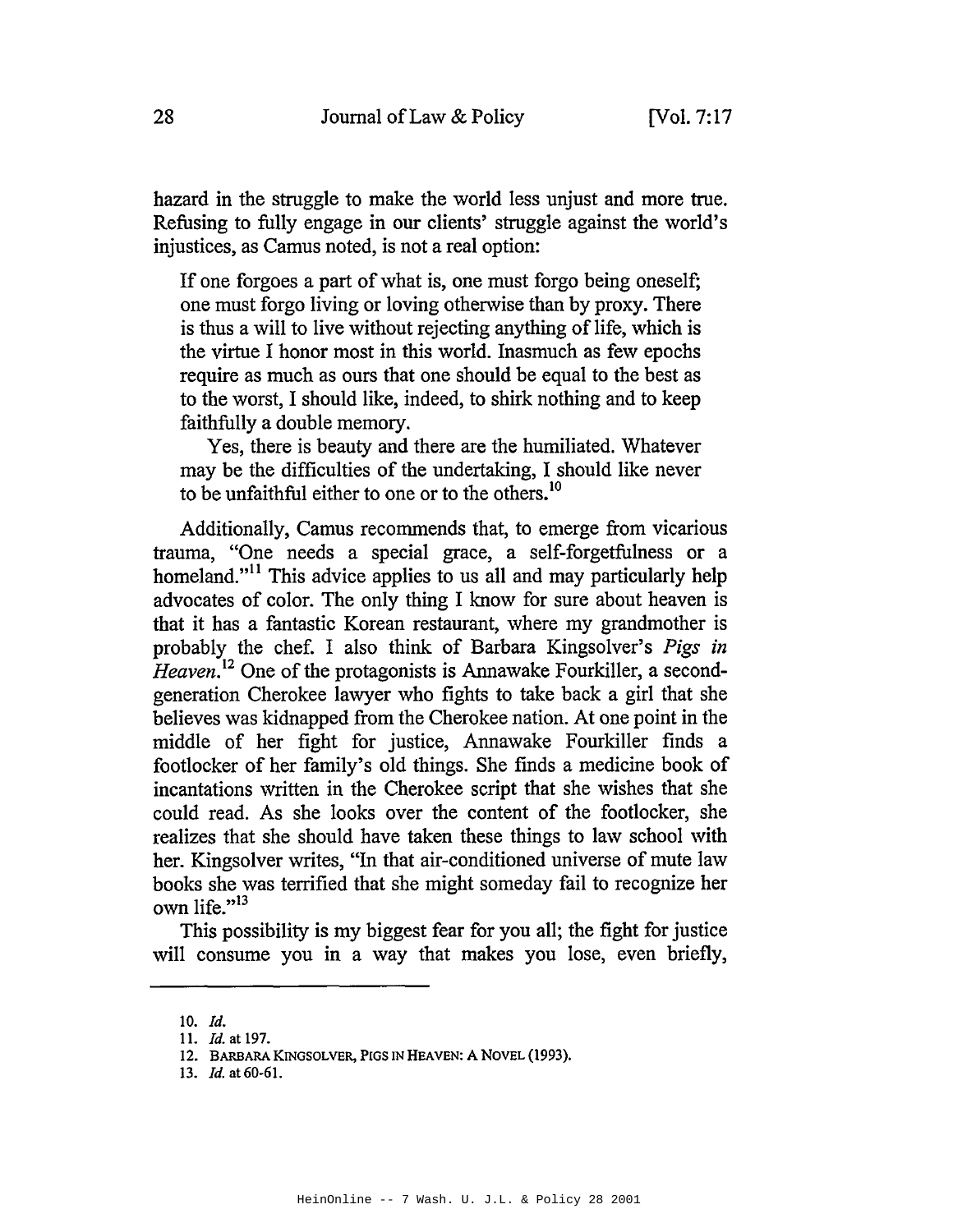yourself. If you forget what delighted you originally, what made who you are, what made this school want you to come here, then you deprive yourself and your clients of the best part of you. Rather, I urge each of you to engage empathically with your clients, and then, fortify yourselves with delight and joy for the hard work that empathy entails. True delight—true joy in your life—affirms the goals of your struggle. As Sister Wendy writes, in the struggles we choose to engage, ''joy assures us that it will be victory, and allows us to taste of it beforehand."<sup>14</sup>

#### HABIT, STORY, AND DELIGHT IN DAILY LIFE

If I have convinced you that the walkways of habits, story, and delight are both possible and worthwhile, then the only remaining obstacle is logistics. As usual, there is both bad and good news. Parallel universes, for instance, can be done anywhere and instantly. Still, the logistics of developing our daily practice can often seem daunting, especially when time seems scarce. Within that context, I can report two modest and illustrative recent successes. Early last year, I was driving home after eight hours of consecutive meetings and classes. I noticed how drained I felt. Out of nowhere, I realized that I found little time to play the flute since the semester started. Two seemingly unrelated problems with the same focal point-not enough time in the day. Or was there? I considered if I would be able to take my flute to work and play between meetings. At first, I was a bit nervous as I set up the music stand in my office and laid out the silver instrument next to my printer. I worried that I would disturb my neighbors, that I would play badly, and that people would find this behavior an unacceptable intrusion into office life. I even wondered if I should force myself to play Bach instead of the theme from *Jurassic Park*.<sup>15</sup> Two semesters later, the unusual has become the norm. One student asked me if I was all right, when she noticed that my flute had not been in the office for a week. The second practice that I incorporated is taking a twenty-four hour weekly Sabbath from my office work. I have discovered that I needed to read

<sup>14.</sup> WENDY BECKETT, SISTER WENDY'S BOOK OF MEDITATIONS 140 (1998).

<sup>15.</sup> JURASSIC PARK (Universal Studios 1993).